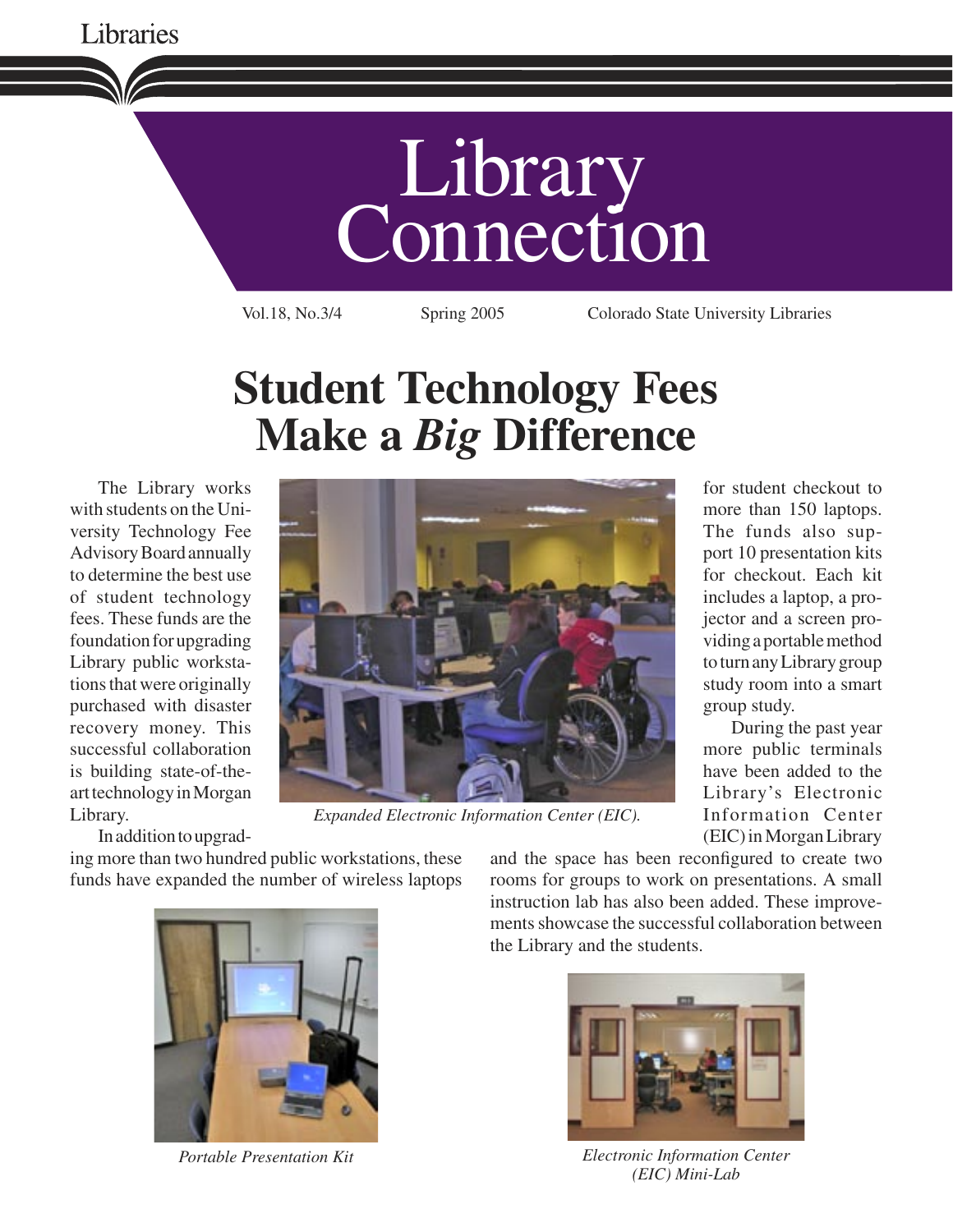#### **Campus Now Has Access to The Center for Research Libraries**

The Center for Research Libraries (CRL) offers a rich collection of unique materials including more than 700,000 dissertations produced for non-U.S. universities and thousands of volumes of newspapers produced in the U.S. by ethnic communities from the Civil War to the late 20th century.

Colorado State University is now collaborating with CRL to make the Center's collection accessible to its member libraries through CSU's RAPID interlibrary loan service. As part of this arrangement, CSU faculty, staff and students may now request materials from CRL.

This spring, holdings from the Center for Research Libraries will be loaded into the Prospector catalog for easy access to their collections. You will be able to request materials you find in Prospector using the regular Request feature. In addition, if you request journal articles or other items which may be easily scanned, you will receive convenient desktop delivery of CRL materials through our RAPID interlibrary loan system.

The Library is pleased to have this new partnership with CRL. You may learn more about specific holdings at CRL by visiting their website: **http://wwwcrl. uchicago.edu/**.

For more information, contact your subject librarian or Julie Wessling at 491-1838, Julie.Wessling@colostate.edu.

#### **Classical Music Library – Online**

Listen to pieces from Johann Sebastian Bach's cantatas to Irving Berlin's show tunes, from Vivaldi's *Four Seasons* to George Gershwin's *Summertime*  from *Porgy and Bess*. Hear Jacqueline du Pre on cello or Lorin Maazel conducting Tchaikovsky. CSU faculty, staff and students now have access to classical music over the Internet from the *Classical Music Library*. The *Classical Music Library* offers a broad spectrum of musical styles, from Gregorian chants to works by modern composers, allowing you to customize your own virtual listening lab.

Playlists in the database organize classical pieces by genre, composer, performer, instrument and other categories. Using easy online instructions, faculty may create Course Folders for students' listening assignments that are accessible from the Internet. Multiple versions of works are included to enable comparative listening. Users may browse the entire classical music database by composer, conductor, artist, genre, instrument, etc., and add favorites to their own playlists.

*Classical Music Library* is an ever-growing database with recordings from over 30 major and independent licensed music labels. The sound quality is excellent. Recently, *Classical Music Library*  has been expanding its coverage of contemporary music and women composers. It has its own reference tools built into the database and includes links to the online *Grove Dictionary of Music and Musicians*. Try it out by selecting *Classical Music Library*  from the Library's databases page or go directly to **http://external.colostate.classical.com.**

For more information, contact Joan Beam, 491-3314 or Joan.Beam@colostate.edu.

**The Writing Center** has a scheduled presence in Morgan Library to help students draft, write, review and revise writing. Tutors are found on second floor, just inside the Journal Room, on Wednesday and Sunday evenings from 6:00 p.m. to 9:00 p.m. throughout the semester. Information about the Writing Center is available at: **http://writing.colostate.edu/wcenter/**.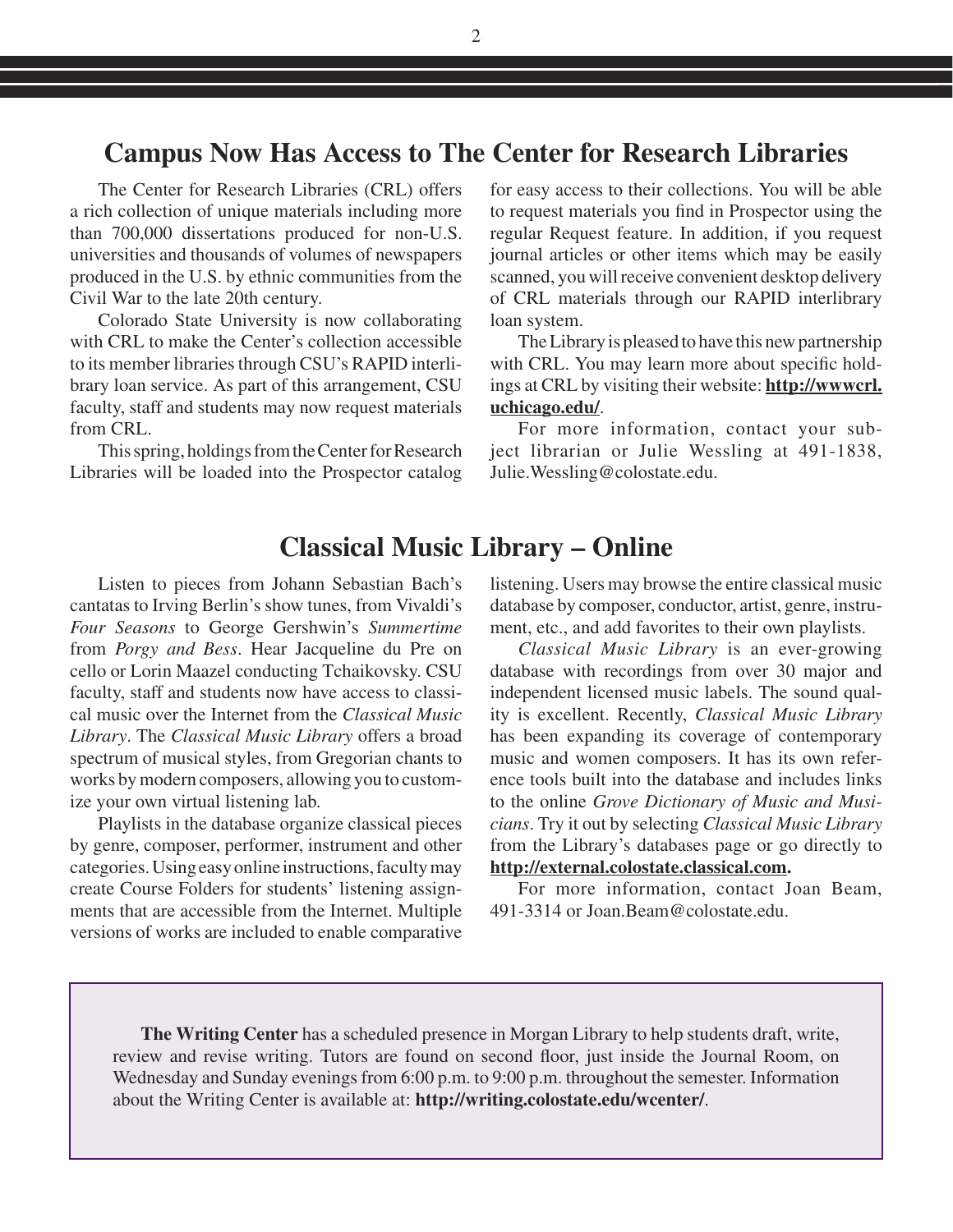## **New Business Librarian**

Louise Feldmann joined the University Libraries on March 1, 2005 as the new Business Librarian. Most recently she provided reference services at Mountain View Public Library in Mountain View California. Louise earned her Masters of Library and Information Science from the University of Wisconsin, Milwaukee, and a Bachelor of Arts in Economics from the University of California, Davis. Louise has taught courses in accounting, math, psychology, sociology, speech and English.

Originally from California, she has also lived in Hawaii, Oklahoma and Pennsylvania. She is excited about the opportunity to combine her previous instruction, business and library experience in her new position at Colorado State University. Louise and her family enjoy travel and are particularly looking forward to camping in the Colorado mountains. You may reach Louise at 491-4262 or Louise.Feldmann@colostate.edu.

## **Father of the Flume: Ralph Parshall**

Ralph L. Parshall (1881-1959) is one of the most celebrated internationally-known alumni and faculty members in the history of Colorado State University. A pioneer in the fields of civil engineering and hydrology, Parshall is best known for developing the Parshall Flume at the then-named Colorado Agricultural College's hydrology lab in 1921. Today, the Parshall Flume is widely used to help gain accurate measurements of water flow.

A new virtual exhibit depicts events in Parshall's long and productive association with CSU. The materials, including photographs, his flume patent, and his slide rule, are drawn from the Library's Water Resources Archive and University Archives. You may view the exhibit at **http://lib.colostate.edu/water/parshall/**. For more information, contact Patty Rettig at 491-1939 or prettig@manta.colostate.edu.

#### **New Electronic Journals Now Available**

ScienceDirect, Wiley InterScience, Springer Kluwer, Emerald …

What do these have in common? The Library recently negotiated deals with all four. The result? Over 1500 *additional* journals available electronically.

Titles cross all disciplines, from *Accounting, Auditing & Accountability Journal* (Emerald) to *Zoology*  (ScienceDirect). All four deals feature special pricing – through the Colorado Alliance (Springer Kluwer), Colorado Alliance plus (ScienceDirect), Greater Western Library Alliance (Wiley InterScience) and direct from the publisher (Emerald).

New journal titles can be accessed through the E-Journals tab on the Library homepage and are integrated into SFX. ScienceDirect titles can also be accessed through the Library's databases page (under S) or directly at **http://www.sciencedirect.com/science/journals**.

The Library continues to investigate other consortial possibilities to simultaneously increase access to electronic resources and control costs. For more information, contact Anna DeMiller, 491-1858, or Anna. DeMiller@colostate.edu.